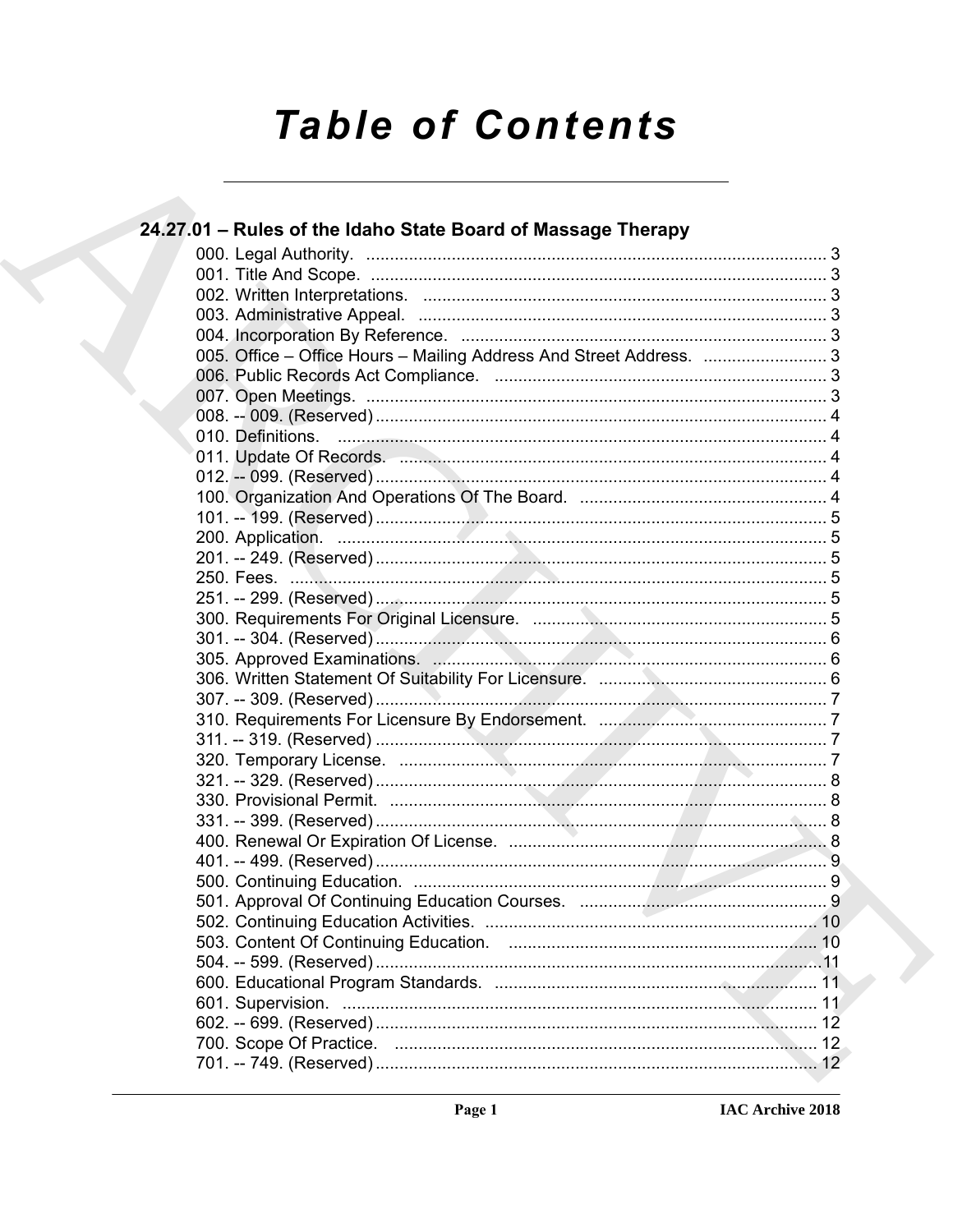# Table of Contents (cont'd)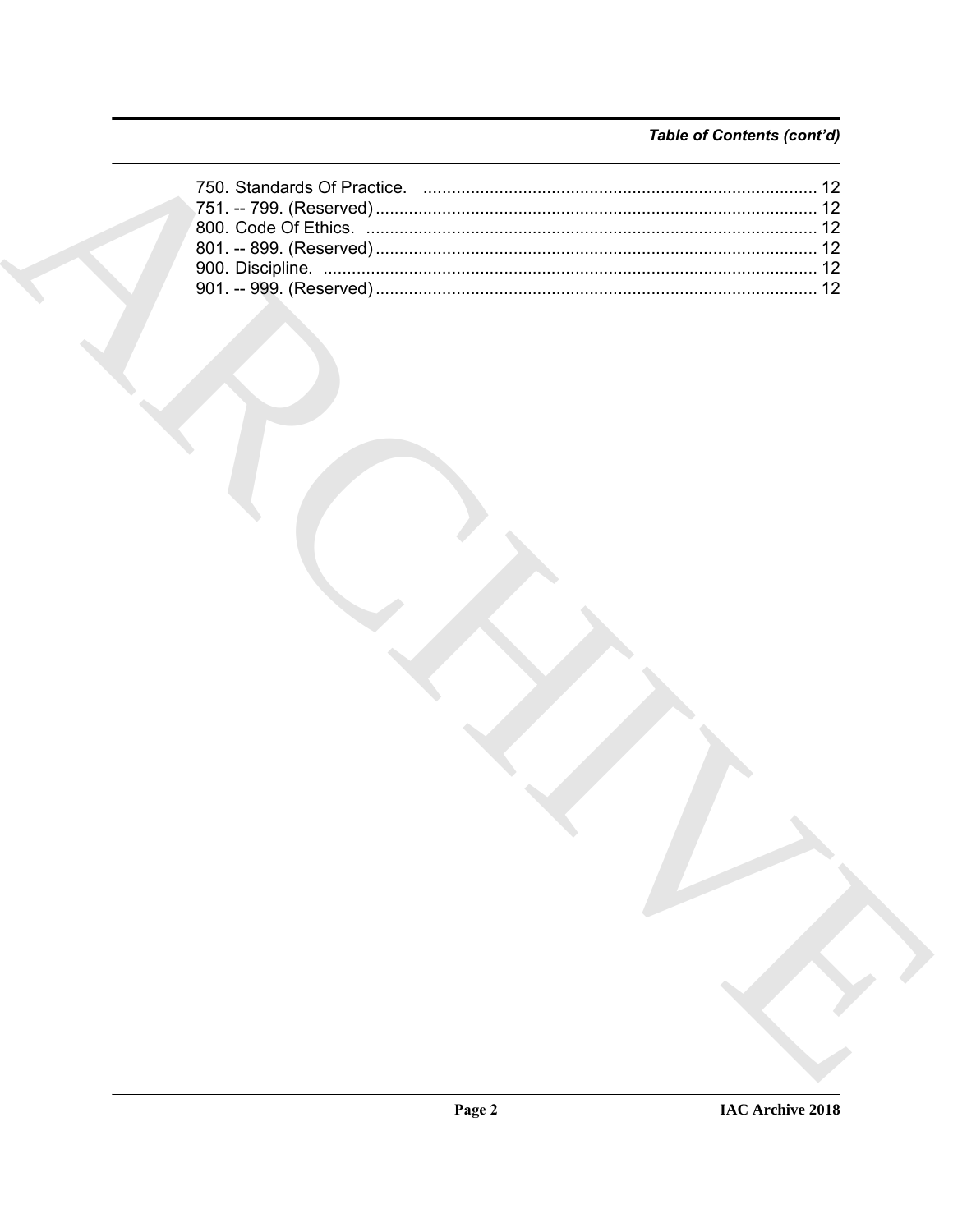#### **IDAPA 24 TITLE 27 CHAPTER 01**

#### **24.27.01 – RULES OF THE IDAHO STATE BOARD OF MASSAGE THERAPY**

#### <span id="page-2-11"></span><span id="page-2-1"></span><span id="page-2-0"></span>**000. LEGAL AUTHORITY.**

These rules are hereby prescribed and established pursuant to the authority vested in the Idaho State Board of Massage Therapy by the provisions of Section 54-4007, Idaho Code. (3-27-13)

#### <span id="page-2-15"></span><span id="page-2-2"></span>**001. TITLE AND SCOPE.**

**01.** Title. The rules shall be cited as IDAPA 24.27.01, "Rules of the Idaho State Board of Massage (3-27-13)  $\mu$ Therapy." (3-27-13)

**02.** Scope. These rules implement the purposes and intent of Title 54, Chapter 40, Idaho Code, to the profession of massage therapy in the interest of the public health, safety, and welfare. (3-27-13) regulate the profession of massage therapy in the interest of the public health, safety, and welfare.

#### <span id="page-2-16"></span><span id="page-2-3"></span>**002. WRITTEN INTERPRETATIONS.**

In accordance with Section 67-5201(19)(b)(iv), Idaho Code, the Board may have written statements that pertain to the interpretation of the rules of this chapter, or to the documentation of compliance with the rules of this chapter. Such interpretations, if any, are available for public inspection and copying at cost in the main office of the Bureau of Occupational Licenses. (3-27-13)

#### <span id="page-2-9"></span><span id="page-2-4"></span>**003. ADMINISTRATIVE APPEAL.**

Administrative appeals shall be governed by the Administrative Procedure Act, Title 67, Chapter 52, Idaho Code, and IDAPA 04.11.01, "Idaho Rules of Administrative Procedure of the Attorney General." (3-27-13)

#### <span id="page-2-10"></span><span id="page-2-5"></span>**004. INCORPORATION BY REFERENCE.**

These rules do not incorporate by reference a document other than those sections of the Idaho Code so referenced. (3-27-13)

#### <span id="page-2-12"></span><span id="page-2-6"></span>**005. OFFICE – OFFICE HOURS – MAILING ADDRESS AND STREET ADDRESS.**

**01. Street Address**. The office of the Board is located within the Bureau of Occupational Licenses, 700 W. State Street, Boise, Idaho 83702. (3-27-13)

**02. Office Hours**. The office is open between the hours of 8:00 a.m. and 5:00 p.m., Mountain Time, each day except Saturdays, Sundays and holidays. (3-27-13)

**CHAPTER 01**<br> **CHAPTER 01**<br> **CHAPTER DOATO STATE BOARD OF MASSAGE THERAPY**<br> **CHAPTER 2018**<br> **CHAPTER 2018 CONFIGURATION** and considered presents in the analogie vessed in the Idaho Sam Board of<br> **CHAPTER 2018 SCOPE**<br> **CHA 03. Mailing Address**. The mailing address of the Board is PO Box 83720, Boise, Idaho 83720-0063. (3-27-13) **04. Telephone Number**. The telephone number of the Board is (208) 334-3233. (3-27-13) **05. E-mail Address**. The Board's e-mail address is **mas@ibol.idaho.gov**. (3-27-13) **06. Facsimile**. The Board's fax number is (208) 334-3945. (3-27-13) **07. Electronic Address**. The Board's official website can be found at **http://www.ibol.idaho.gov**.

(3-27-13)

#### <span id="page-2-14"></span><span id="page-2-7"></span>**006. PUBLIC RECORDS ACT COMPLIANCE.**

The rules contained herein are subject to and in compliance with the Idaho Public Records Act, Title 74, Chapter 1, Idaho Code. The records associated with the Board are subject to the provisions of the Public Records Act. (3-27-13)

#### <span id="page-2-13"></span><span id="page-2-8"></span>**007. OPEN MEETINGS.**

This Board operates pursuant to the Idaho Open Meetings Law, Title 74, Chapter 2, Idaho Code. (3-27-13)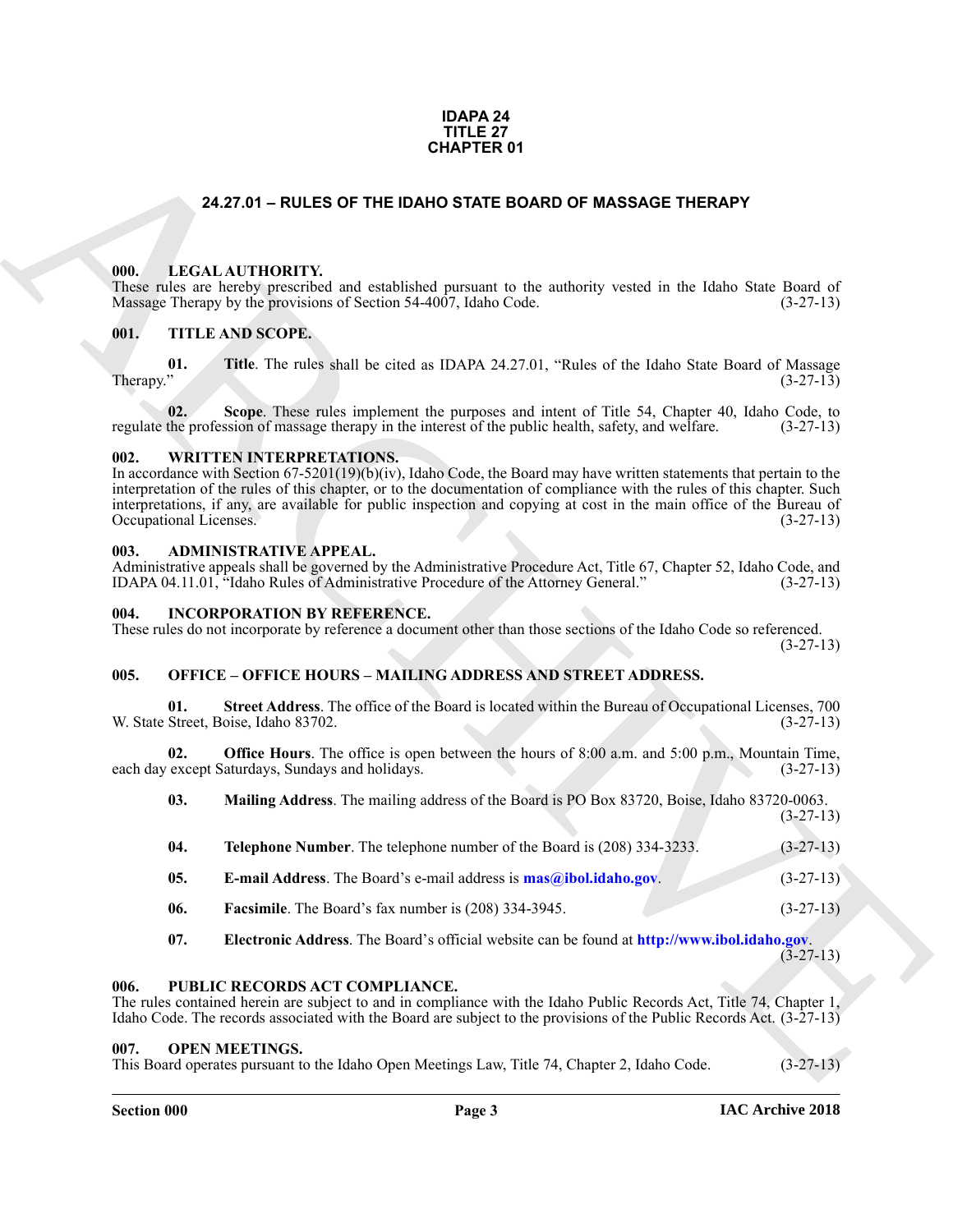<span id="page-3-0"></span>**008. -- 009. (RESERVED)**

#### <span id="page-3-5"></span><span id="page-3-1"></span>**010. DEFINITIONS.**

**01. Approved Massage Program**. A massage therapy program conducted by an entity that is registered with the Idaho State Board of Education pursuant to Chapter 24, Title 33, Idaho Code, or with a comparable authority in another state, and that meets the entry-level educational requirements as set forth in Section  $600$  of these rules.  $(3-27-13)$ 

<span id="page-3-7"></span><span id="page-3-6"></span>**02. Board**. Idaho State Board of Massage Therapy as created in Section 54-4006, Idaho Code.

<span id="page-3-8"></span>**03. Bureau**. Idaho Bureau of Occupational Licenses as created in Section 67-2602, Idaho Code. (3-27-13)

<span id="page-3-10"></span><span id="page-3-9"></span>**04. Clinical Work**. Supervised, hands-on training in a classroom setting. (3-27-13)

**05. Code of Ethics**. The Idaho Code of Ethics for Massage Therapy attached to these rules as  $\Delta$ ppendix A. (3-27-13)

<span id="page-3-12"></span><span id="page-3-11"></span>**06.** CPR. Cardiopulmonary resuscitation. (3-27-13)

**07. Standards of Practice**. The Standards of Practice of Massage Therapy attached to these rules as Appendix B. (3-27-13)

### <span id="page-3-16"></span><span id="page-3-2"></span>**011. UPDATE OF RECORDS.**

**Eurosis of Occupations I. Leonards**<br> **EULA 1992-1993**<br> **EULA 1992-1993**<br> **EULA 1992-1993-1994**<br> **EULA 1992-1994**<br> **EULA 1992-1994**<br> **EULA 1992-1994**<br> **EULA 1992-1994**<br> **EULA 1992-1994**<br> **EULA 1992-1994**<br> **EULA 1992-1994** The licensure applicant or licensee is responsible for keeping his or her records updated with the Bureau. All changes including, but not limited to, changes in the manner in which the applicant or licensee is represented to the public, such as name changes and change of address, must be reported to the Bureau within thirty (30) days. The most recent mailing address on file with the Bureau will be used for purposes of all written communication with a licensee including, but not limited to, notification of renewal and notices related to complaints or disciplinary actions.

(3-27-13)

(3-27-13)

#### <span id="page-3-3"></span>**012. -- 099. (RESERVED)**

#### <span id="page-3-14"></span><span id="page-3-13"></span><span id="page-3-4"></span>**100. ORGANIZATION AND OPERATIONS OF THE BOARD.**

**01. Meetings**. The Board shall meet at least annually and at other such times and places as designated hairman or upon the written request of any three (3) members of the Board. (3-27-13) by the Chairman or upon the written request of any three  $(3)$  members of the Board.

**a.** A minimum of three (3) Board members shall constitute a quorum and shall be required for the transaction of business. A majority vote of the quorum present at a meeting shall be considered the action of the Board as a whole.

<span id="page-3-15"></span>**b.** The Chairman shall be a voting member. (3-27-13)

**02. Organization**. At the first meeting of each fiscal year, the Board shall elect from its members a Chairman, who shall assume the duty of the office immediately upon such selection.  $(3-27-13)$ 

**a.** The Chairman shall, when present, preside at all meetings, appoint with the consent of the Board all committees, and shall otherwise perform all duties pertaining to the office of Chairman. (3-27-13)

**b.** The Bureau shall act as an agent of the Board and shall be the official keeper of all records of the Board. The Bureau shall provide such services as may be authorized by Chapter 26, Title 67, Idaho Code, and as defined under contract between the Bureau and the Board. (3-27-13) defined under contract between the Bureau and the Board.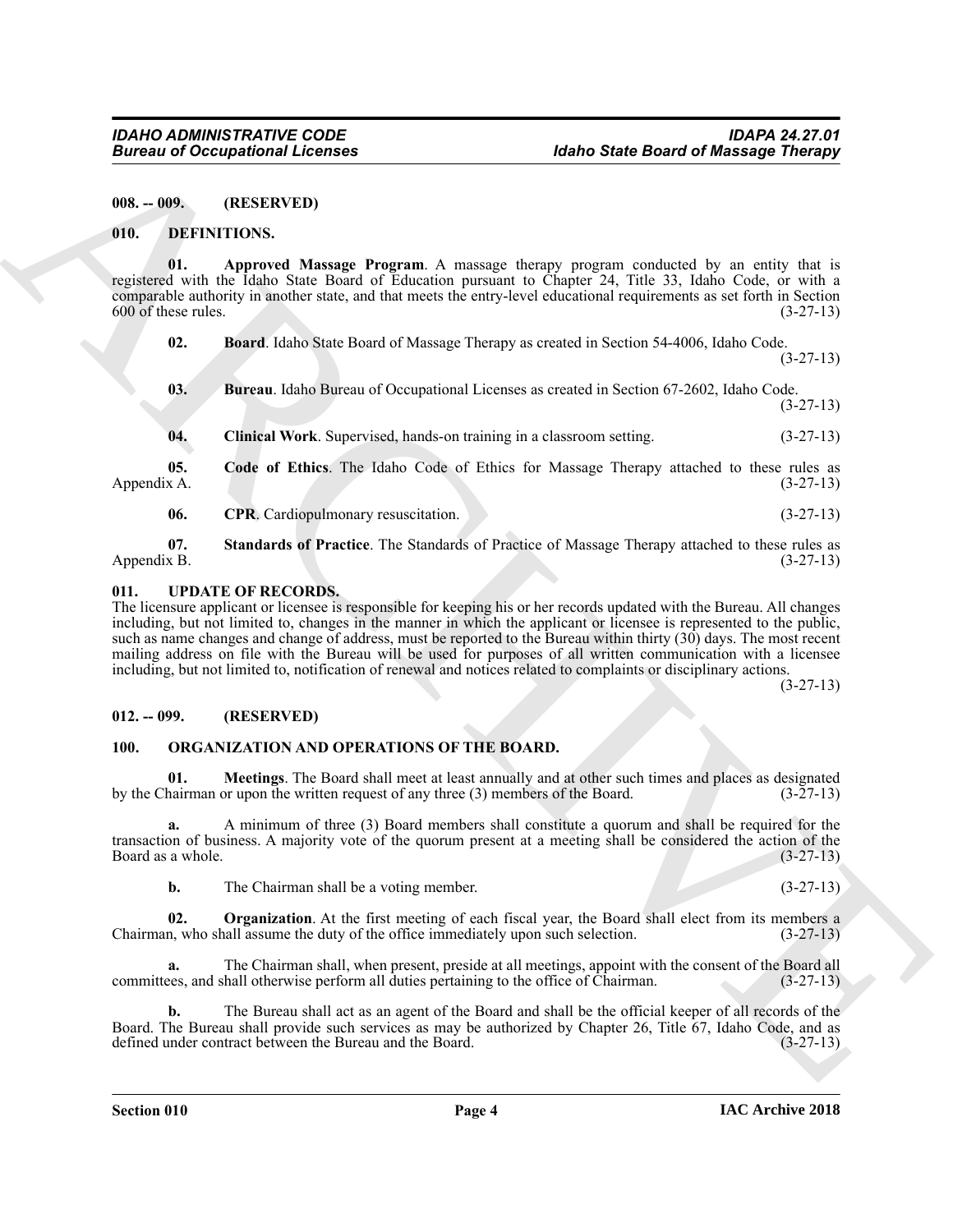#### <span id="page-4-6"></span><span id="page-4-0"></span>**101. -- 199. (RESERVED)**

#### <span id="page-4-10"></span><span id="page-4-8"></span><span id="page-4-1"></span>**200. APPLICATION.**

#### <span id="page-4-9"></span><span id="page-4-7"></span><span id="page-4-2"></span>**201. -- 249. (RESERVED)**

#### <span id="page-4-21"></span><span id="page-4-18"></span><span id="page-4-17"></span><span id="page-4-16"></span><span id="page-4-13"></span><span id="page-4-12"></span><span id="page-4-11"></span><span id="page-4-3"></span>**250. FEES.** Fees are established in accordance with Section 54-4008, Idaho Code, as follows: (3-27-13)

|                          | <b>Bureau of Occupational Licenses</b>                                                                                           | <b>Idaho State Board of Massage Therapy</b>                                                                                                                                                                                                                                                                                      |             |
|--------------------------|----------------------------------------------------------------------------------------------------------------------------------|----------------------------------------------------------------------------------------------------------------------------------------------------------------------------------------------------------------------------------------------------------------------------------------------------------------------------------|-------------|
| $101. - 199.$            | (RESERVED)                                                                                                                       |                                                                                                                                                                                                                                                                                                                                  |             |
| 200.                     | <b>APPLICATION.</b>                                                                                                              |                                                                                                                                                                                                                                                                                                                                  |             |
| 01.                      | together with the appropriate fee(s) and supporting documentation.                                                               | Filing an Application. Applicants for licensure shall submit a complete application, verified under<br>oath, to the Board at its official address. The application shall be on the forms approved by the Board and submitted                                                                                                     | $(3-27-13)$ |
| 02.                      |                                                                                                                                  | Supplemental Documents. The applicant must provide or facilitate the provision of any<br>supplemental third party documents that may be required under the qualifications for the license being sought.                                                                                                                          | $(3-27-13)$ |
| 03.                      | information, documents, and fees are received by the Board.                                                                      | Applications Must Be Complete. Applications shall not be considered complete until all required                                                                                                                                                                                                                                  | $(3-27-13)$ |
| 04.                      |                                                                                                                                  | Lack of Activity. If an applicant fails to respond to a Board request or an application has lacked<br>activity for twelve (12) consecutive months, the application on file with the Board will be deemed denied and will be<br>terminated upon a thirty (30) day written notice, unless good cause is demonstrated to the Board. | $(3-27-13)$ |
| $201. - 249.$            | (RESERVED)                                                                                                                       |                                                                                                                                                                                                                                                                                                                                  |             |
| 250.<br>FEES.            | Fees are established in accordance with Section 54-4008, Idaho Code, as follows:                                                 |                                                                                                                                                                                                                                                                                                                                  | $(3-27-13)$ |
| 01.                      | Application Fee. Application fee is fifty dollars (\$50).                                                                        |                                                                                                                                                                                                                                                                                                                                  | $(3-27-13)$ |
| 02.                      | <b>Original License Fee.</b> Original license fee is sixty-five dollars (\$65).                                                  |                                                                                                                                                                                                                                                                                                                                  | $(3-24-17)$ |
| 03.                      | Annual Renewal Fee. Annual renewal fee is sixty-five dollars (\$65).                                                             |                                                                                                                                                                                                                                                                                                                                  | $(3-24-17)$ |
| 04.                      |                                                                                                                                  | License by Endorsement Fee. License by endorsement fee is seventy-five dollars (\$75). (3-27-13)                                                                                                                                                                                                                                 |             |
| 05.                      | <b>Temporary License.</b> Temporary license fee is twenty-five dollars (\$25).                                                   |                                                                                                                                                                                                                                                                                                                                  | $(3-24-17)$ |
| 06.                      | Provisional Permit. Provisional permit fee is twenty-five dollars (\$25).                                                        |                                                                                                                                                                                                                                                                                                                                  | $(3-24-17)$ |
| 07.                      | <b>Duplicate License Fee.</b> Duplicate license fee is ten dollars (\$10).                                                       |                                                                                                                                                                                                                                                                                                                                  | $(3-27-13)$ |
| 08.                      |                                                                                                                                  | Reinstatement Fee. Reinstatement fee is as provided in Section 67-2614, Idaho Code.                                                                                                                                                                                                                                              | $(3-24-16)$ |
| 09.                      |                                                                                                                                  | <b>Examination Fee.</b> The fee for those examinations administered by a third party administrator shall<br>be that fee determined by the administrator, and shall be paid directly to the administrator by the applicant. (3-27-13)                                                                                             |             |
| 10.<br>will be refunded. |                                                                                                                                  | Refund of Fees. All fees are non-refundable except that, if a license is not issued, the license fee                                                                                                                                                                                                                             | $(3-27-13)$ |
| $251. - 299.$            | (RESERVED)                                                                                                                       |                                                                                                                                                                                                                                                                                                                                  |             |
| 300.                     | REQUIREMENTS FOR ORIGINAL LICENSURE.<br>of these rules and meets the following general, education, and examination requirements: | The Board may grant a license to an applicant for licensure who completes an application as set forth in Section 200                                                                                                                                                                                                             | $(3-27-13)$ |
| 01.                      | General.                                                                                                                         |                                                                                                                                                                                                                                                                                                                                  | $(3-27-13)$ |
| a.                       |                                                                                                                                  | An applicant must provide evidence of being at least eighteen (18) years of age.                                                                                                                                                                                                                                                 | $(3-27-13)$ |
| b.                       |                                                                                                                                  | An applicant must certify that he/she has not been found guilty, convicted, received a withheld                                                                                                                                                                                                                                  |             |

#### <span id="page-4-20"></span><span id="page-4-19"></span><span id="page-4-15"></span><span id="page-4-14"></span><span id="page-4-4"></span>**251. -- 299. (RESERVED)**

#### <span id="page-4-22"></span><span id="page-4-5"></span>**300. REQUIREMENTS FOR ORIGINAL LICENSURE.**

<span id="page-4-23"></span>

| 01. | General.                                                                                        | $(3-27-13)$ |
|-----|-------------------------------------------------------------------------------------------------|-------------|
| а.  | An applicant must provide evidence of being at least eighteen (18) years of age.                | $(3-27-13)$ |
| b.  | An applicant must certify that he/she has not been found guilty, convicted, received a withheld |             |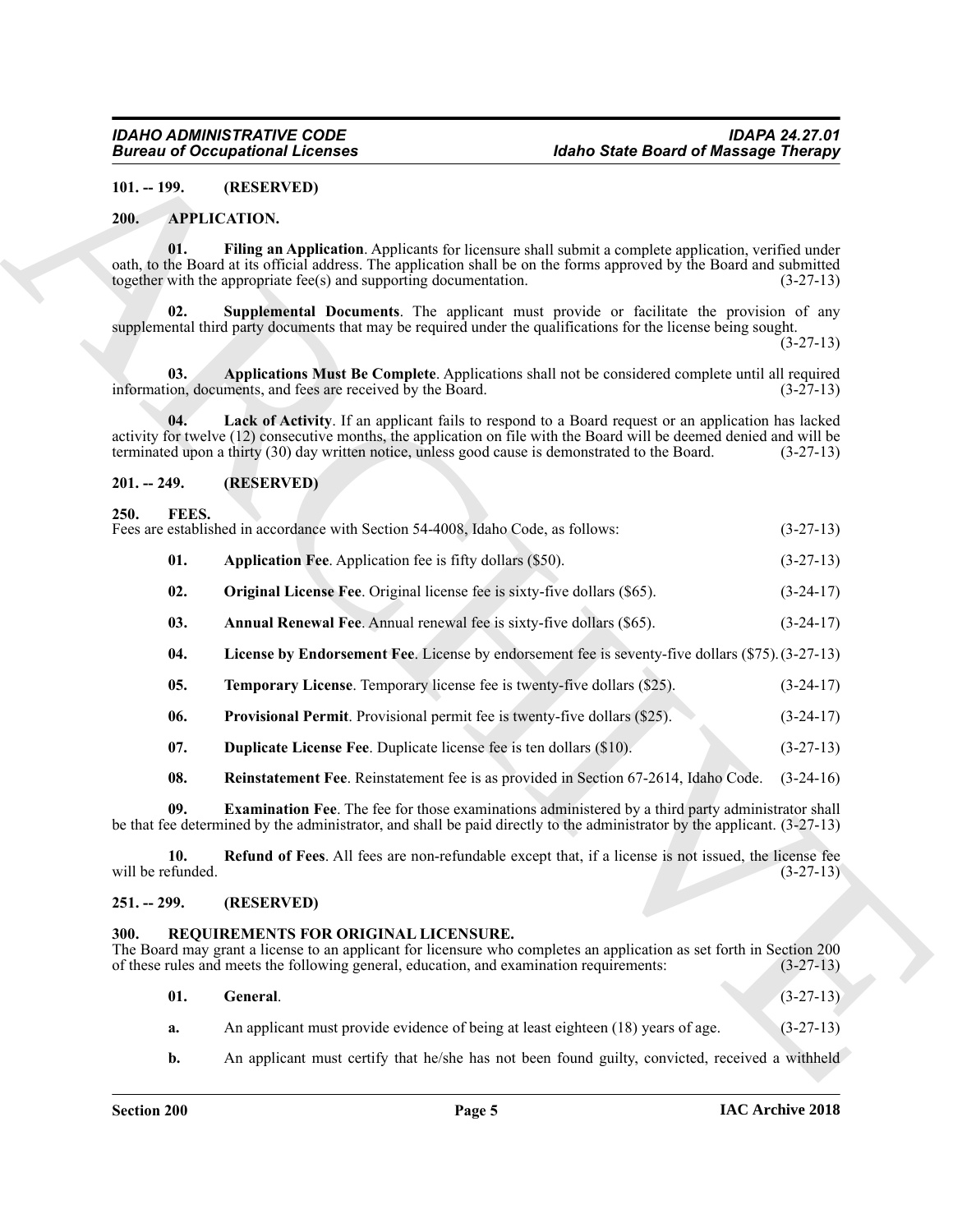judgment, or suspended sentence for a felony or a crime involving moral turpitude, or if the applicant has been found guilty, convicted, received a withheld judgment, or suspended sentence for such a crime, the applicant must submit a written statement of suitability for licensure as set forth in Section 306 of these rules.

**c.** An applicant must certify that he/she has not been convicted of a crime under any municipal, state, or federal narcotic or controlled substance law, or if the applicant has been convicted of such a crime, the applicant must submit a written statement of suitability for licensure as set forth in Section 306 of these rules must submit a written statement of suitability for licensure as set forth in Section 306 of these rules.

**d.** An applicant must certify that he/she or his/her license has not been subject to any disciplinary action by a regulatory entity in another state, territory or country including, but not limited to, having an application for licensure denied. If the applicant or his/her license has been subject to discipline, the applicant must submit a written statement of suitability for licensure as set forth in Section 306 of these rules. (3-27-13)

<span id="page-5-6"></span>**02. Education**. Each applicant shall: (3-27-13)

<span id="page-5-7"></span>**a.** Certify that he/she has obtained a high school diploma or the equivalent; and  $(3-27-13)$ 

**b.** Present evidence satisfactory to the Board of having successfully completed an approved massage program as defined in Section 010 of these rules. (3-27-13)

**03. Examination**. Each applicant shall also present evidence satisfactory to the Board of having ally passed an approved examination. (3-27-13) successfully passed an approved examination.

#### <span id="page-5-0"></span>**301. -- 304. (RESERVED)**

#### <span id="page-5-3"></span><span id="page-5-1"></span>**305. APPROVED EXAMINATIONS.**

Approved examinations shall be the following examinations or another nationally recognized competency examination in massage therapy that is approved by the Board. (3-27-13) examination in massage therapy that is approved by the Board.

#### **01. Approved Examinations**. (3-27-13)

**a.** Massage and Bodywork Licensing Examination (MBLEx) as administered by the Federation of State Massage Therapy Boards (FSMTB); (3-27-13)

**b.** National Certification Examination for Therapeutic Massage and Bodywork (NCETMB) or National Certification Examination for Therapeutic Massage (NCETM) as administered by the National Certification Board for Therapeutic Massage and Bodywork (NCBTMB), if taken before February 1, 2015. (3-24-17)

**c.** Other nationally recognized competency examinations in massage therapy that are approved by the Board. A written request for approval must be submitted to the Board together with supporting documentation as may be requested by the Board.  $(3-27-13)$ 

<span id="page-5-5"></span>**02. Successful Passage**. A passing score, or successful passage of the exam, will be determined by the entity administering the exam.

<span id="page-5-4"></span>**03. Date of Exam**. The passage of the exam may have occurred prior to the effective date of these rules. (3-27-13)

#### <span id="page-5-8"></span><span id="page-5-2"></span>**306. WRITTEN STATEMENT OF SUITABILITY FOR LICENSURE.**

Beaches of Occupation Licensins control and the state and the district of Missingian Philadelphia (and the state and the state and the state and the state and the state and the state and the state and the state and the st An applicant who or whose license has a conviction, finding of guilt, withheld judgment, or suspended sentence for a felony or crime involving moral turpitude, has a conviction for any crime under any municipal, state, or federal narcotic or controlled substance law, or has been subject to discipline in another state, territory or country must submit with his application a written statement and any supplemental information establishing his current suitability for licensure.  $(3-27-13)$ 

<span id="page-5-9"></span>**01. Consideration of Factors and Evidence**. The Board shall consider the following factors or evidence: (3-27-13)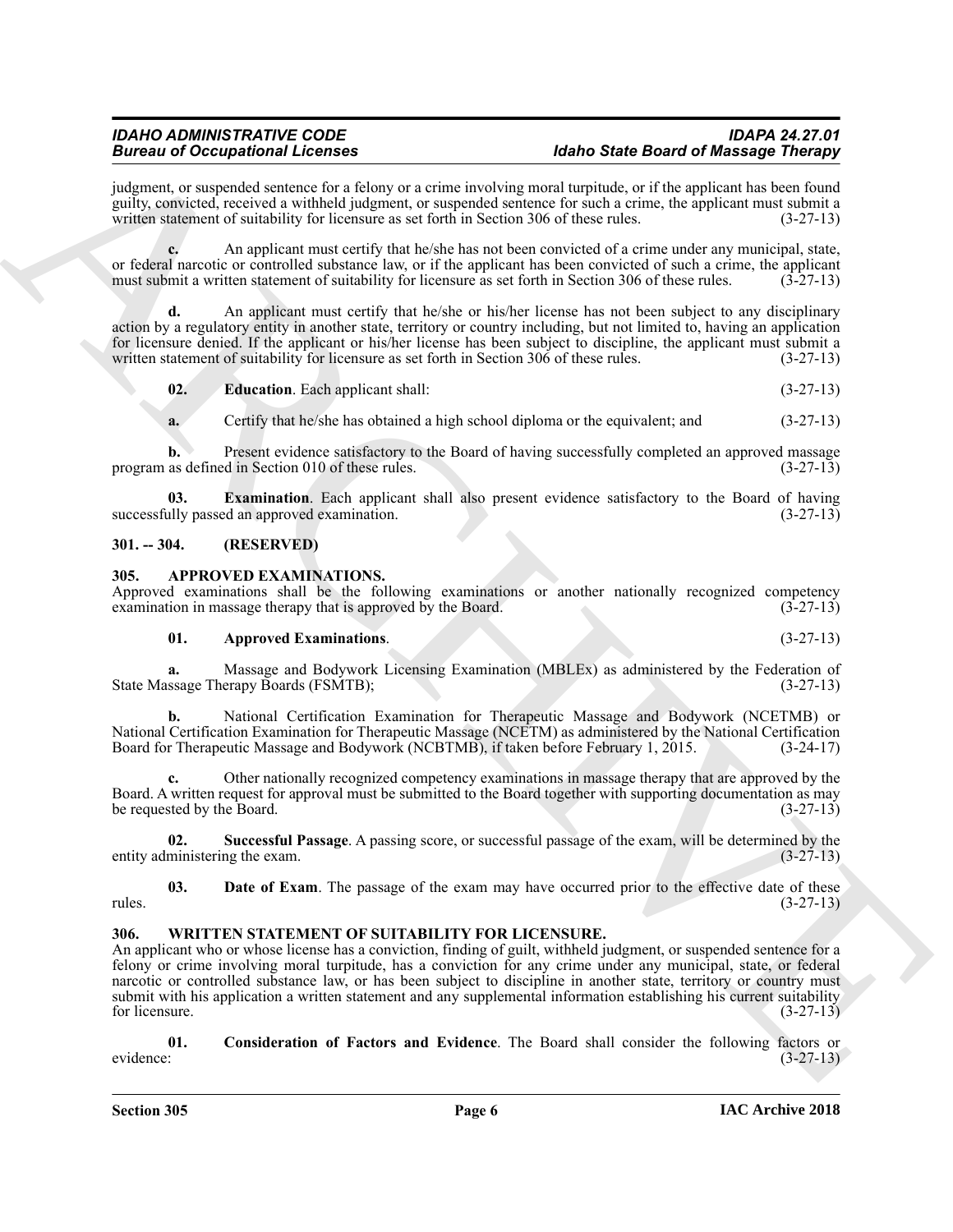|                                   | <b>Bureau of Occupational Licenses</b>                                                                                                                                                                                                                                                                                                                                                                                                                                                                                            | <b>Idaho State Board of Massage Therapy</b>                                                |                                                                                                              |
|-----------------------------------|-----------------------------------------------------------------------------------------------------------------------------------------------------------------------------------------------------------------------------------------------------------------------------------------------------------------------------------------------------------------------------------------------------------------------------------------------------------------------------------------------------------------------------------|--------------------------------------------------------------------------------------------|--------------------------------------------------------------------------------------------------------------|
| a.                                | The severity or nature of the crime or discipline;                                                                                                                                                                                                                                                                                                                                                                                                                                                                                |                                                                                            | $(3-27-13)$                                                                                                  |
| $b$ .                             | The period of time that has passed since the crime or discipline under review;                                                                                                                                                                                                                                                                                                                                                                                                                                                    |                                                                                            | $(3-27-13)$                                                                                                  |
| c.                                | The number or pattern of crimes or discipline or other similar incidents;                                                                                                                                                                                                                                                                                                                                                                                                                                                         |                                                                                            | $(3-27-13)$                                                                                                  |
| d.<br>repetition;                 | The circumstances surrounding the crime or discipline that would help determine the risk of                                                                                                                                                                                                                                                                                                                                                                                                                                       |                                                                                            | $(3-27-13)$                                                                                                  |
| e.                                | The relationship of the crime or discipline to the practice of massage therapy;                                                                                                                                                                                                                                                                                                                                                                                                                                                   |                                                                                            | $(3-27-13)$                                                                                                  |
| f.<br>rehabilitation; and         | The applicant's activities since the crime or discipline under review, such as employment,<br>education, participation in treatment, payment of restitution, or any other factors that may be evidence of current                                                                                                                                                                                                                                                                                                                 |                                                                                            | $(3-27-13)$                                                                                                  |
| g.                                | Any other information regarding rehabilitation or mitigating circumstances.                                                                                                                                                                                                                                                                                                                                                                                                                                                       |                                                                                            | $(3-27-13)$                                                                                                  |
| 02.                               | Interview. The Board may, at its discretion, grant an interview of the applicant.                                                                                                                                                                                                                                                                                                                                                                                                                                                 |                                                                                            | $(3-27-13)$                                                                                                  |
| 03.<br>suitability for licensure. | Applicant Bears the Burden. The applicant shall bear the burden of establishing his current                                                                                                                                                                                                                                                                                                                                                                                                                                       |                                                                                            | $(3-27-13)$                                                                                                  |
| $307. - 309.$                     | (RESERVED)                                                                                                                                                                                                                                                                                                                                                                                                                                                                                                                        |                                                                                            |                                                                                                              |
| 310.                              | REQUIREMENTS FOR LICENSURE BY ENDORSEMENT.<br>The Board may grant a license to an applicant for licensure by endorsement who completes an application as set forth<br>in Section 200 and meets the following requirements:                                                                                                                                                                                                                                                                                                        |                                                                                            | $(3-27-13)$                                                                                                  |
| 01.                               | Holds a Current License. The applicant must be the holder of a current active license or certificate<br>in good standing in the profession, and at the level for which a license is being sought, issued by the authorized<br>regulatory entity in another state. The state must have licensing or certification requirements substantially equivalent<br>to or higher than those required for new applicants in Idaho. The certification of licensure or certification must be<br>received by the Board from the issuing agency; |                                                                                            | $(3-27-13)$                                                                                                  |
| 02.<br>306 of these rules;        | Has Not Been Disciplined. The applicant or his/her license must have not been voluntarily<br>surrendered, revoked, or suspended by any regulatory entity. The Board may consider an applicant who, or whose<br>license, has been restricted, denied, sanctioned, or otherwise disciplined. If the applicant or his/her license has been<br>subject to discipline, the applicant must submit a written statement of suitability for licensure as set forth in Section                                                              |                                                                                            | $(3-27-13)$                                                                                                  |
| U3.                               | Is of Good Moral Character. The applicant must not have been found guilty, convicted, received<br>a withheld judgment, or suspended sentence for any felony or any crime involving moral turpitude. If the applicant<br>has been found guilty, convicted, received a withheld judgment, or suspended sentence for such a crime the applicant<br>must submit a written statement of suitability for licensure as set forth in Section 306 of these rules; and                                                                      |                                                                                            | $(3-27-13)$                                                                                                  |
| 04.<br>these rules.               | Has Not Been Convicted of a Drug Offense. The applicant must not have been convicted of any<br>crime under any municipal, state, or federal narcotic or controlled substance law. If the applicant has been convicted<br>of such a crime, the applicant must submit a written statement of suitability for licensure as set forth in Section 306 of                                                                                                                                                                               |                                                                                            | $(3-27-13)$                                                                                                  |
| $311. - 319.$                     | (RESERVED)                                                                                                                                                                                                                                                                                                                                                                                                                                                                                                                        |                                                                                            |                                                                                                              |
| 320.                              | TEMPORARY LICENSE.                                                                                                                                                                                                                                                                                                                                                                                                                                                                                                                |                                                                                            |                                                                                                              |
| 01.                               |                                                                                                                                                                                                                                                                                                                                                                                                                                                                                                                                   | General. Any person who has submitted to the Board a complete application for licensure by | examination under Section 54-4009, Idaho Code, or by endorsement under Section 54-4010, Idaho Code, together |

#### <span id="page-6-12"></span><span id="page-6-11"></span><span id="page-6-0"></span>**307. -- 309. (RESERVED)**

### <span id="page-6-7"></span><span id="page-6-6"></span><span id="page-6-4"></span><span id="page-6-1"></span>**310. REQUIREMENTS FOR LICENSURE BY ENDORSEMENT.**

#### <span id="page-6-8"></span><span id="page-6-5"></span><span id="page-6-2"></span>**311. -- 319. (RESERVED)**

#### <span id="page-6-10"></span><span id="page-6-9"></span><span id="page-6-3"></span>**320. TEMPORARY LICENSE.**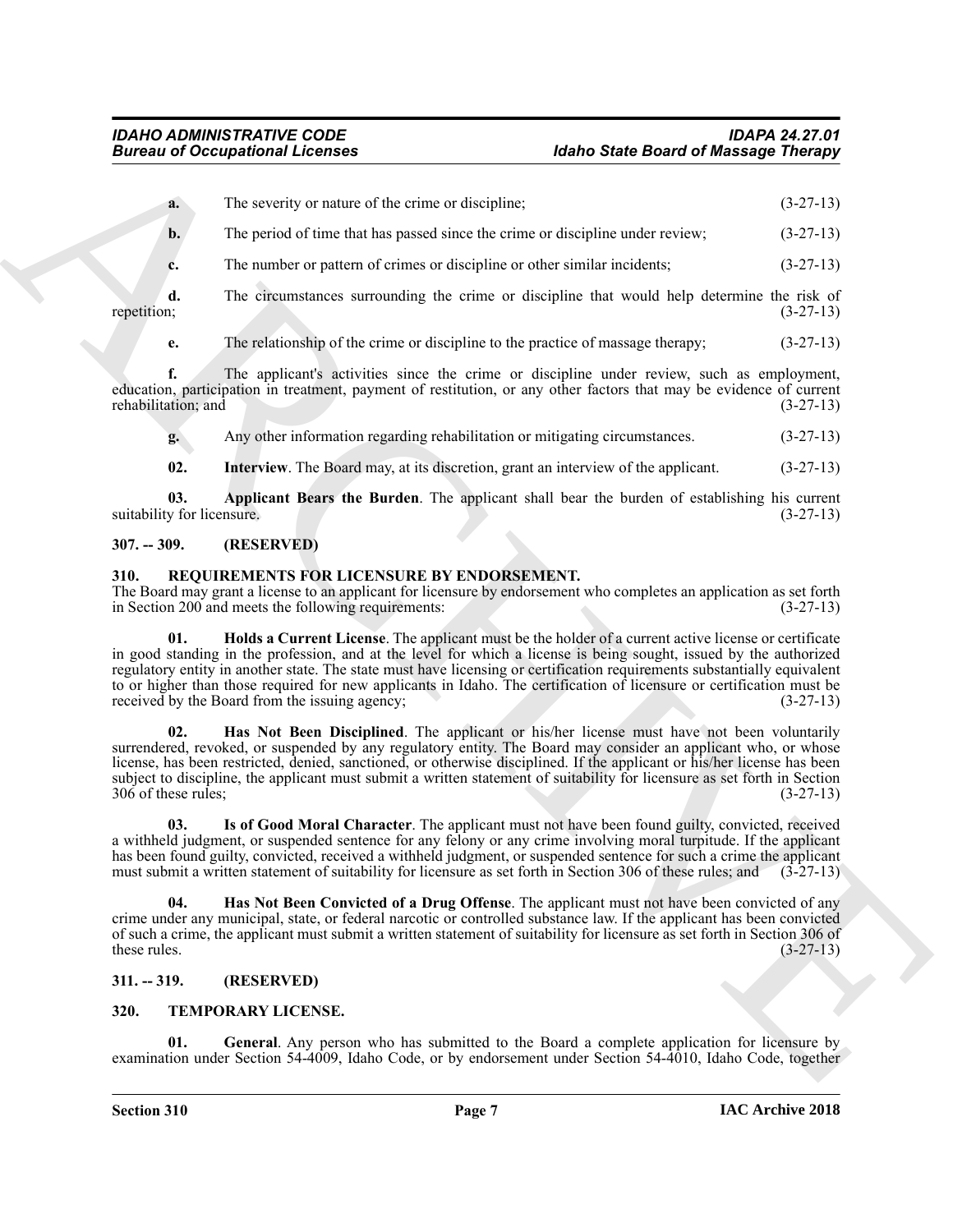with the required fees, may apply for a temporary license to practice massage therapy while their application is being<br>(3-24-17) (3-24-17) processed by the Board.

<span id="page-7-10"></span>**02. Duration**. An applicant will be issued only one (1) temporary license that will be valid for a period not to exceed four (4) months or until the Board acts upon the licensure application, whichever occurs first.

(3-24-17)

### <span id="page-7-0"></span>**321. -- 329. (RESERVED)**

#### <span id="page-7-4"></span><span id="page-7-1"></span>**330. PROVISIONAL PERMIT.**

Upon application to the Board and payment of the required fees, an applicant may be issued a provisional permit to practice massage therapy if the applicant meets all the requirements for licensure under section 54-4009, Idaho Code, except for having successfully passed a nationally recognized competency examination in massage therapy that is approved by the Board as described in Subsection  $305.01$ . (3-24-17)

<span id="page-7-6"></span>**01. General**. A provisional permit will be issued subject to the following conditions: (3-24-17)

**a.** The applicant must certify that the applicant will take the next scheduled examination for licensure approved by the Board, and that the applicant has not failed two (2) previous examinations for licensure; and  $(3-24-17)$ 

**b.** A licensed massage therapist certifies to the Board that the applicant will practice massage therapy er the supervision of the licensed massage therapist while both are in the same location. (3-24-17) only under the supervision of the licensed massage therapist while both are in the same location.

<span id="page-7-5"></span>**02. Duration and Renewal**. An applicant will be issued only one (1) provisional permit that shall be valid for a period not to exceed six (6) months or until the applicant is issued a temporary license or the Board acts upon the massage therapist license application, whichever occurs first. A provisional permit may only be renewed<br>once upon a showing of good cause. (3-24-17) once upon a showing of good cause.

#### <span id="page-7-2"></span>**331. -- 399. (RESERVED)**

#### <span id="page-7-7"></span><span id="page-7-3"></span>**400. RENEWAL OR EXPIRATION OF LICENSE.**

<span id="page-7-9"></span>A license expires on the license holder's birth date. The individual must annually renew the license before the license holder's birth date. Licenses not so renewed will be immediately canceled in accordance with Section 67-2614, Idaho<br>(3-27-13) Code. (3-27-13)

Given to Coccaption and the transformation of the transformation of the Basic Basic Basic Basic Basic Basic Basic Basic Basic Basic Basic Basic Basic Basic Basic Basic Basic Basic Basic Basic Basic Basic Basic Basic Basic **01. Renewal**. A license must be renewed before it expires by submitting a complete application for renewal on forms approved by the Board together with the renewal fee. As part of a complete renewal application, the licensee will attest to completion of the required continuing education pursuant to Section 500 of these rules. False attestation of satisfaction of the continuing education requirements on a renewal application shall subject the licensee to disciplinary action, including revocation. (3-27-13)

<span id="page-7-8"></span>**02.** Reinstatement. A license that has been canceled for failure to renew may be reinstated in (3-27-13) (3-27-13) accordance with Section 67-2614, Idaho Code.

**a.** Within five (5) years of cancellation, an applicant seeking reinstatement must submit to the Board evidence that the applicant has completed the required continuing education together with a complete renewal application and appropriate fee(s). (3-27-13)

The applicant must submit evidence of completion of continuing education hours totaling the hours required at the time of cancellation and for each year the license was canceled. (3-27-13)

ii. The applicant must pay a reinstatement fee as set forth in Section 250 of these rules. (3-24-16)

**b.** After five (5) years of cancellation, the applicant will be treated as a new applicant, and application shall be made on the same forms and in the same manner as an application for an original license in accordance with Section 200 of these rules. (3-27-13)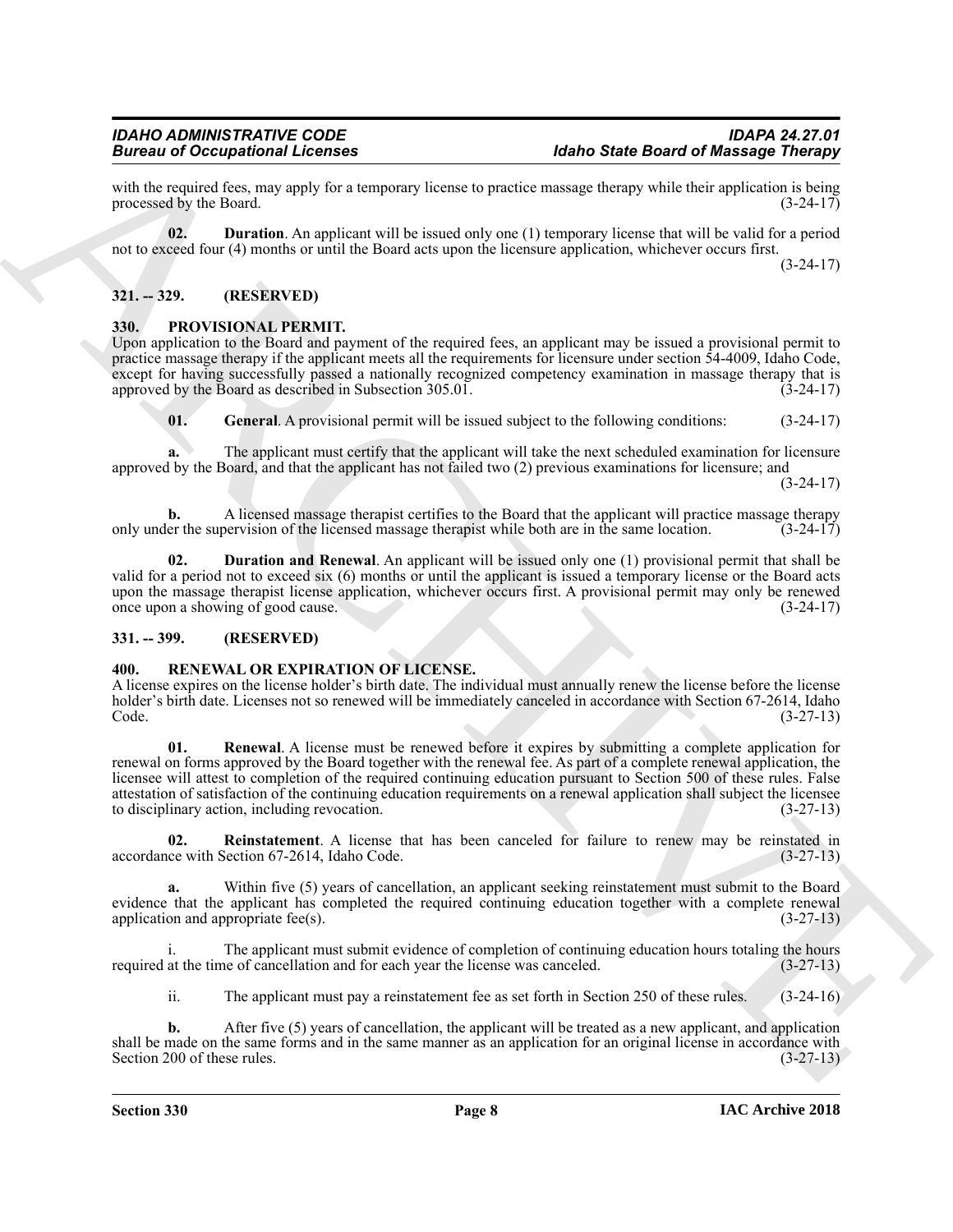<span id="page-8-0"></span>**401. -- 499. (RESERVED)**

#### <span id="page-8-5"></span><span id="page-8-1"></span>**500. CONTINUING EDUCATION.**

All licensees must comply with the following continuing education requirements: (3-27-13)

**01. Requirement**. Beginning with the second renewal of their license, a licensee shall be required to complete a minimum of six (6) hours of continuing education, which shall include one (1.0) hour in ethics, within the preceding twelve (12) months that meet the requirements in Sections 501, 502 and 503 of these rules. (3-27-13)

<span id="page-8-9"></span>**a.** An hour is defined as fifty (50) minutes out of each sixty (60) minute segment. (3-27-13)

**b.** Continuing education credit will only be given for actual time in attendance or for the time spent participating in the educational activity. (3-27-13)

**c.** The educational course setting may include a classroom, conference, seminar, on-line or a virtual classroom.  $(3-27-13)$ classroom. (3-27-13)

**d.** If the licensee completes two (2) or more courses having substantially the same content during any one (1) renewal period, the licensee will only receive continuing education credit for one (1) of the courses.

(3-27-13)

<span id="page-8-7"></span>**02. Documentation**. Each licensee shall maintain documentation verifying continuing education course attendance and curriculum, or completion of the educational activity for a period of five (5) years from the date of completion. This documentation will be subject to audit by the Board. (3-27-13) date of completion. This documentation will be subject to audit by the Board.

**Europe of Occupations I. February 1998**<br>
46the Based of Maximige Christian (1998)<br>
411. COVIETNIUS CIPIC CATION.<br>
ARCHIVE CONTINUS CIPIC CATION.<br>
ARCHIVE CONTINUS CIPIC CATION.<br>
41. Requirement Beginning value into a mor **a.** Documented evidence of meeting the continuing education course requirement shall be in the form of a certificate or letter from the sponsoring entity that includes verification of attendance by the licensee, the title of the activity, the subject material covered, the dates and number of hours credited, and the presenter's full name and professional credentials. Documented evidence of completing a continuing education activity shall be in such form as to document both completion and date of the activity. (3-27-13) to document both completion and date of the activity.

**b.** A licensee must submit the verification documentation to the Board, if requested by the Board. In the event a licensee fails to provide the Board with acceptable documentation of the hours attested to on the renewal application, the licensee may be subject to disciplinary action. (3-27-13) application, the licensee may be subject to disciplinary action.

<span id="page-8-10"></span>**03. Waiver**. The Board may waive the requirements of this rule for reasons of individual hardship, including health or other good cause. The licensee should request the waiver in advance of renewal and must provide any information requested by the Board to assist in substantiating hardship cases. This waiver is granted at the sole discretion of the Board. (3-27-13) discretion of the Board.

<span id="page-8-6"></span>**04. Carryover of Continuing Education Hours**. Continuing education hours not claimed in the current renewal year may be claimed in the next renewal year. A maximum of six (6) hours may be carried forward from the immediately preceding year, and may not be carried forward more than one renewal year. (3-27-13)

<span id="page-8-8"></span>**05.** Exemption. A licensee is exempt from the continuing education requirements under this Section for the period between the initial issuance of the original license and the first expiration date of that license.

(3-27-13)

#### <span id="page-8-3"></span><span id="page-8-2"></span>**501. APPROVAL OF CONTINUING EDUCATION COURSES.**

Approved continuing education courses shall be those courses and programs that meet the requirements of these rules, and are approved, sponsored, or provided by the following entities or organizations, or otherwise approved by the Board:  $(3-27-13)$ 

<span id="page-8-4"></span>**01. A College or University**. Accredited by a nationally recognized accrediting agency as recognized by the United States Secretary of Education;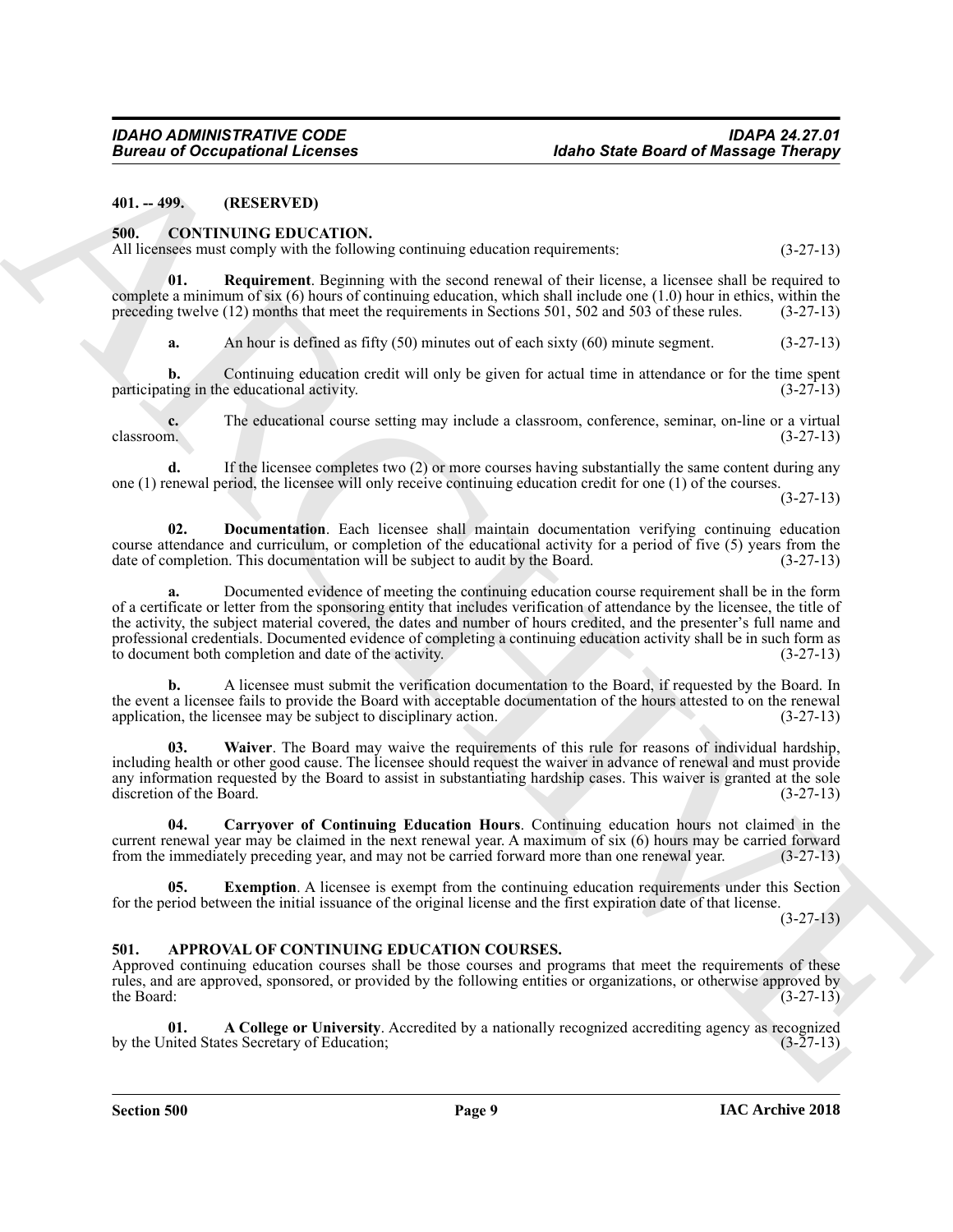# *IDAHO ADMINISTRATIVE CODE IDAPA 24.27.01 Idaho State Board of Massage Therapy*

# <span id="page-9-2"></span>**02. Federal, State or Local Governmental Entities**; and (3-27-13)

#### <span id="page-9-5"></span><span id="page-9-4"></span>**03. National and State Massage Therapy Associations**. (3-27-13)

**04. Provider Course Approval**. Other courses may be approved by the Board based upon documentation submitted by a continuing education provider. Requests for approval of courses made by the provider must be submitted on a form approved by the Board that includes: (3-27-13) must be submitted on a form approved by the Board that includes:

| а. | The nature and subject of the course and its relevancy to the practice of massage therapy; $(3-27-13)$ |  |  |
|----|--------------------------------------------------------------------------------------------------------|--|--|
|----|--------------------------------------------------------------------------------------------------------|--|--|

- **b.** The name of instructor(s) and their qualifications; (3-27-13)
- **c.** The date, time and location of the course; (3-27-13)
- **d.** The specific agenda for the course; (3-27-13)
- **e.** The number of continuing education hours requested; (3-27-13)
- **f.** The procedures for verification of attendance; and  $(3-27-13)$
- <span id="page-9-3"></span>**g.** Other information as may be requested by the Board. (3-27-13)

**h.** Upon review of all information requested, the Board may deny any request for a course that does not meet the requirements of Idaho law or rule. Board approval of a course shall be granted for a period not to exceed five (5) years, or until the course materials or instructors are changed, whichever may occur first. (3-27-13)

Given to Occupiesian is the set of the term of the set of the set of the set of the set of the set of the set of the set of the set of the set of the set of the set of the set of the set of the set of the set of the set o **05. Licensee Course Approval**. Other courses may be approved by the Board based upon documentation submitted by the licensee. All requests for approval must be made to the Board in writing and include the nature and subject of the course and its relevancy to the practice of massage therapy, name of instructor(s) and their qualifications, date, time and location of the course, and procedures for verification of attendance. (3-27-13)

#### <span id="page-9-8"></span><span id="page-9-0"></span>**502. CONTINUING EDUCATION ACTIVITIES.**

The following educational activities shall qualify for continuing education as set forth: (3-27-13)

**01. Teaching a Course For The First Time, Not to Exceed Six Hours**. A report must be submitted, including the name of the course, course outline, qualifications for teaching, number of hours taught, number of participants taught, date and location of the training. (3-27-13)

<span id="page-9-11"></span><span id="page-9-10"></span><span id="page-9-9"></span>**02. Publishing Articles or Books**. The hours awarded as determined at the discretion of the Board. (3-27-13)

**03. Self Study**. Using books, audio tapes, video tapes, DVD's, research materials, professional publications, online sources, and/or other electronic sources/methods documented by a type-written two-page report summarizing the study content. summarizing the study content.

### <span id="page-9-6"></span><span id="page-9-1"></span>**503. CONTENT OF CONTINUING EDUCATION.**

The content of continuing education activities and course content must be germane to the practice of massage therapy as defined in Section 54-4002, Idaho Code, and courses in ethics must also be specific to legal issues, law, standards of practice, or ethics. (3-27-13) of practice, or ethics.

<span id="page-9-7"></span>**01.** Continuing Education. Content germane to the practice of massage therapy includes, but is not limited to:  $\text{limited to:} \tag{3-27-13}$ 

**a.** Applications of massage and bodywork therapy for specific needs, conditions, or client (3-27-13) populations.

**b.** Client assessment protocols, skills for client record keeping, strategies for interfacing with other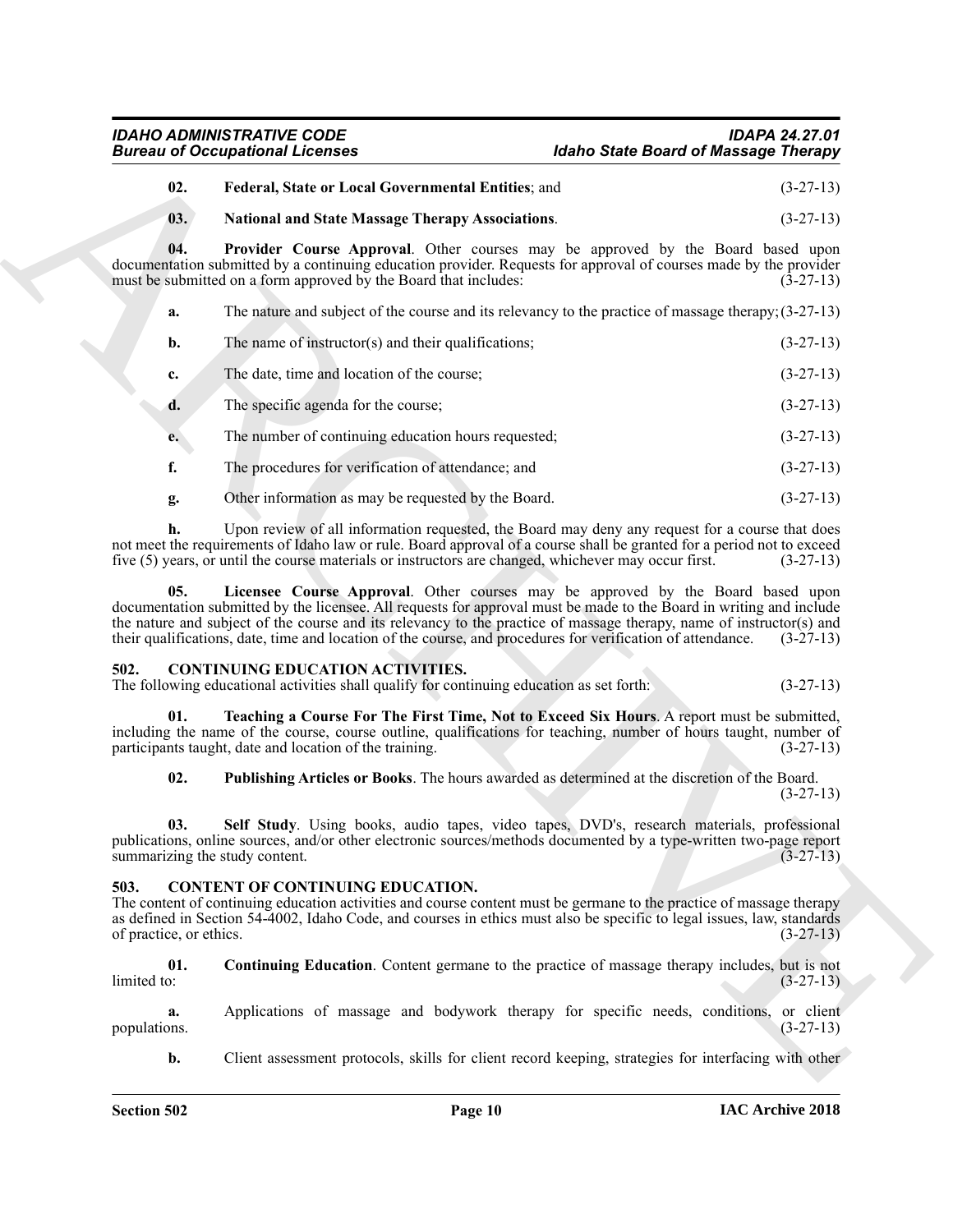|                         | <b>Bureau of Occupational Licenses</b><br><b>Idaho State Board of Massage Therapy</b>                                                                                                                                                                                                                                                               |                                                          |
|-------------------------|-----------------------------------------------------------------------------------------------------------------------------------------------------------------------------------------------------------------------------------------------------------------------------------------------------------------------------------------------------|----------------------------------------------------------|
| health care providers.  |                                                                                                                                                                                                                                                                                                                                                     | $(3-27-13)$                                              |
| c.<br>based substances. | Use of external agents such as water, sound, heat, cold, or topical applications of plant or mineral-                                                                                                                                                                                                                                               | $(4-11-15)$                                              |
|                         | Body-centered or somatic psychology, psychophysiology, or interpersonal skills which may include<br>communication skills, boundary functions, dual relationships, transference, counter-transference, and projection.                                                                                                                               | $(3-27-13)$                                              |
| е.                      | Standards of practice, professional ethics, or state laws.                                                                                                                                                                                                                                                                                          | $(3-27-13)$                                              |
| f.                      | Strategies for the marketing of massage and bodywork therapy practices.                                                                                                                                                                                                                                                                             | $(3-27-13)$                                              |
| g.                      | Theory or practice of ergonomics as applied to therapists or clients.                                                                                                                                                                                                                                                                               | $(3-27-13)$                                              |
| environment.            | Hygiene, methods of infectious disease control, organization and management of the treatment                                                                                                                                                                                                                                                        | $(3-27-13)$                                              |
| massage therapy.        | Body sciences, which may include anatomy, physiology, kinesiology or pathology, as they apply to                                                                                                                                                                                                                                                    | $(3-27-13)$                                              |
| j.                      | Certified CPR or first aid training.                                                                                                                                                                                                                                                                                                                | $(3-27-13)$                                              |
| $504. - 599.$           | (RESERVED)                                                                                                                                                                                                                                                                                                                                          |                                                          |
| 600.                    | EDUCATIONAL PROGRAM STANDARDS.<br>Approved educational programs shall be those programs conducted by an entity that meet the definition in Section<br>$010$ and that consist of a minimum of five hundred $(500)$ hours of in-class supervised hours of coursework and<br>clinical work that meets the following entry-level educational standards: | $(3-27-13)$                                              |
| 01.                     | Coursework Content and Hours. Coursework must include the following content areas and                                                                                                                                                                                                                                                               |                                                          |
| minimum hours:          |                                                                                                                                                                                                                                                                                                                                                     |                                                          |
| a.                      | Two hundred (200) hours in massage and bodywork assessment, theory, and application; (3-27-13)                                                                                                                                                                                                                                                      |                                                          |
| b.<br>kinesiology;      | One hundred twenty-five (125) hours in body systems including anatomy, physiology, and                                                                                                                                                                                                                                                              |                                                          |
| c.                      | Forty (40) hours in pathology;                                                                                                                                                                                                                                                                                                                      |                                                          |
| d.                      | Twenty-five (25) hours in business and ethics; and                                                                                                                                                                                                                                                                                                  | $(3-27-13)$                                              |
| 02.                     | Clinical Work. A minimum of one hundred ten (110) hours must be clinical work.                                                                                                                                                                                                                                                                      | $(3-27-13)$                                              |
| a.                      | Students shall not be permitted to render any clinical services to clients until students have<br>completed at least twenty percent (20%) of the required hours of instruction.                                                                                                                                                                     |                                                          |
| b.                      | All clinical services shall be performed under the supervision of a person fully licensed. $(3-27-13)$                                                                                                                                                                                                                                              | $(3-27-13)$<br>$(3-27-13)$<br>$(3-27-13)$<br>$(3-27-13)$ |
| 601.                    | <b>SUPERVISION.</b>                                                                                                                                                                                                                                                                                                                                 |                                                          |
| 01.                     | Supervision of Clinical Work. The supervising massage therapist must consult with the student,<br>evaluate student performance and be physically present and available to render direction in person and on the<br>premises where massage therapy is being provided.                                                                                | $(4-11-15)$                                              |

#### <span id="page-10-0"></span>**504. -- 599. (RESERVED)**

#### <span id="page-10-5"></span><span id="page-10-3"></span><span id="page-10-1"></span>**600. EDUCATIONAL PROGRAM STANDARDS.**

<span id="page-10-4"></span>

| Forty (40) hours in pathology; |  | $(3-27-13)$ |
|--------------------------------|--|-------------|
|                                |  |             |

#### <span id="page-10-8"></span><span id="page-10-7"></span><span id="page-10-6"></span><span id="page-10-2"></span>**601. SUPERVISION.**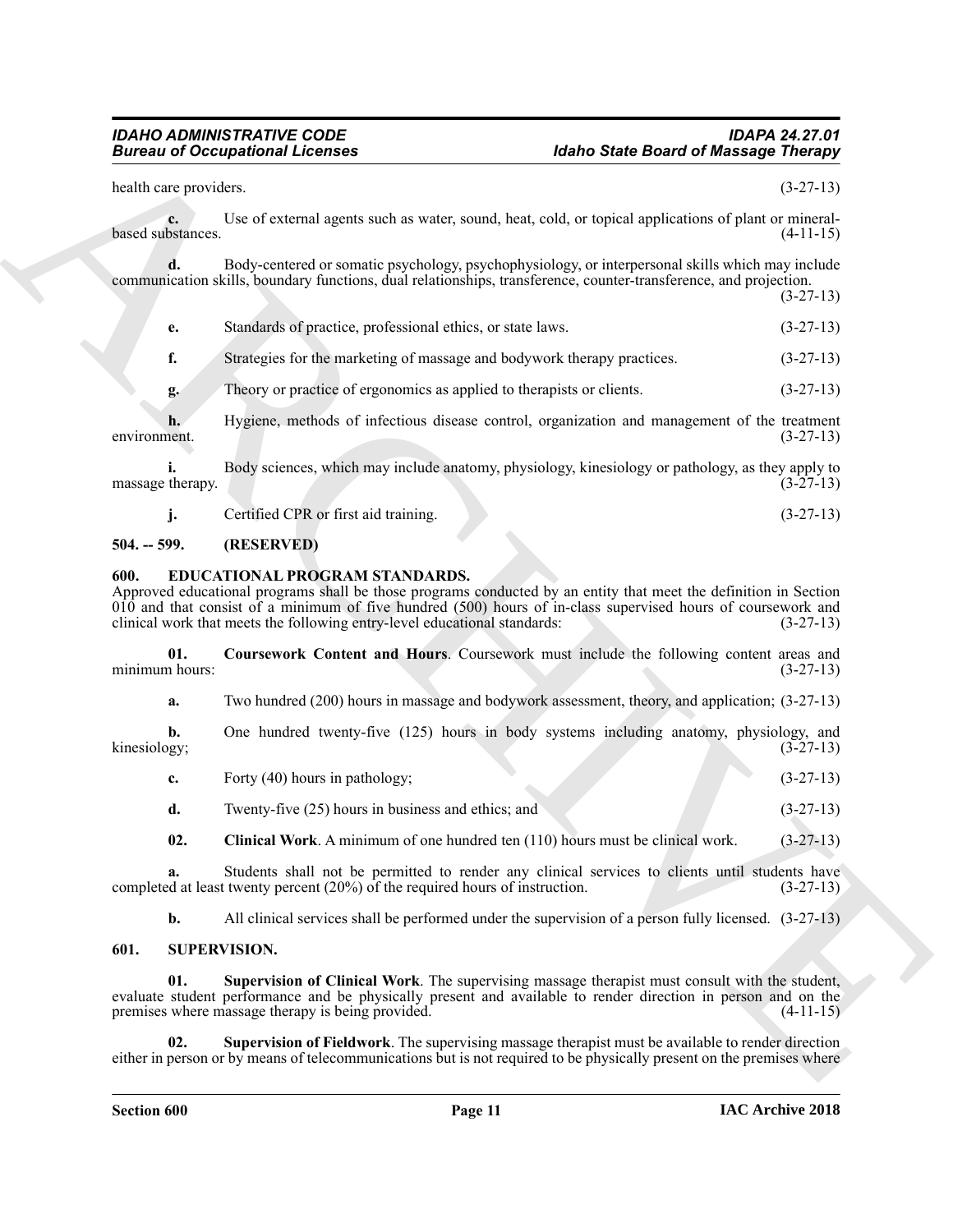massage therapy is being provided. (4-11-15)

<span id="page-11-0"></span>**602. -- 699. (RESERVED)**

#### <span id="page-11-16"></span><span id="page-11-1"></span>**700. SCOPE OF PRACTICE.**

All licensees shall practice in a competent manner consistent with their level of education, training, and experience. (3-27-13)

#### <span id="page-11-17"></span><span id="page-11-2"></span>**701. -- 749. (RESERVED)**

#### <span id="page-11-3"></span>**750. STANDARDS OF PRACTICE.**

All licensees shall comply with the Idaho Standards of Practice for Massage Therapy as approved by the Board and attached as Appendix B. (3-27-13) attached as Appendix B.

<span id="page-11-4"></span>**751. -- 799. (RESERVED)**

#### <span id="page-11-9"></span><span id="page-11-5"></span>**800. CODE OF ETHICS.**

All licensees shall comply with the Code of Ethics for Massage Therapy as approved by the Board and attached to these rules as Appendix A.  $(3-27-13)$ 

#### <span id="page-11-6"></span>**801. -- 899. (RESERVED)**

#### <span id="page-11-10"></span><span id="page-11-7"></span>**900. DISCIPLINE.**

**Electric and CORRESPONDENT (External Scheme Constrained Scheme Constrained Scheme Constrained Scheme Constrained Scheme Constrained Scheme Constrained Scheme Constrained Scheme Constrained Scheme Constrained Scheme Const** If the Board determines that grounds for discipline exist for violations of Title 54, Chapter 40, Idaho Code, violations of these rules, or both, it may impose disciplinary sanctions against the licensee including, without limitation, any or all of the following: (3-27-13) all of the following:

<span id="page-11-13"></span>

| 01. |  |  | <b>Refuse License.</b> Refuse to issue, renew, or reinstate a license: | $(3-27-13)$ |
|-----|--|--|------------------------------------------------------------------------|-------------|
|-----|--|--|------------------------------------------------------------------------|-------------|

- <span id="page-11-15"></span>**02.** Revoke License. Revoke or suspend the licensee's license(s); (3-27-13)
- <span id="page-11-14"></span><span id="page-11-12"></span><span id="page-11-11"></span>**03. Restrict License**. Condition, restrict, or limit the licensee's practice, license, or both; (3-27-13)

**04. Administrative Fine**. Impose an administrative fine not to exceed one thousand dollars (\$1,000) for each violation of the Board's laws or rules; and

**05. Licensee Costs**. Order a licensee to pay the costs and fees incurred by the Board in the investigation, prosecution, or both, of the licensee for violation(s) of the Board's laws, rules, or both. (3-27-13)

<span id="page-11-8"></span>**901. -- 999. (RESERVED)**

# **IDAHO BOARD OF MASSAGE THERAPY CODE OF ETHICS -- APPENDIX A**

Preamble: This Code of Ethics is a summary statement of the standards of conduct that define ethical practice of massage therapy. All licensees are responsible for maintaining and promoting ethical practice.

A licensee shall:

**1.** Conduct all business and professional activities honestly and within their scope of practice and all applicable legal and regulatory requirements.

**2.** Inform clients of the limitations of the licensee's practice, the limitations of massage therapy, and the contraindications for massage therapy.

**3.** Refer the client to other professionals or services if the treatment or service is beyond the licensee's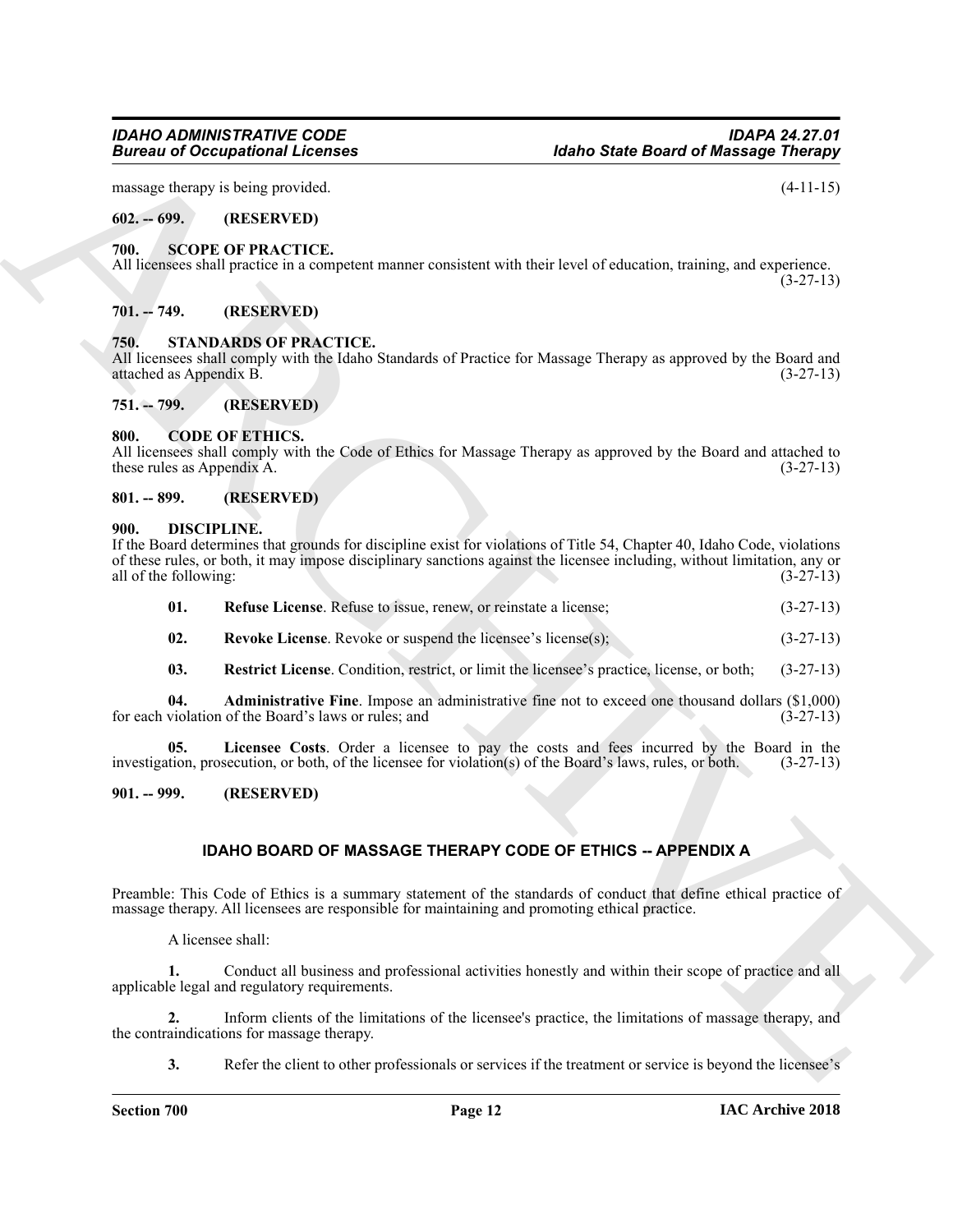scope of practice.

**Example 20** Conceptional Licenses<br>
Survey of productions and the state of the state of the state of the state of the state of the state of the state<br>  $\frac{1}{2}$  is a state of statistical results that the state and publish **4.** Not engage in any sexual conduct, sexual activities, or sexualizing behavior involving a client, even if the client attempts to sexualize the relationship. Sexual activity includes any verbal and/or nonverbal behavior for the purpose of soliciting, receiving, or giving sexual gratification.

**5.** Be truthful in advertising and marketing, and not misrepresent services, charges for services, credentials, training, experience or results.

**6.** Safeguard the confidentiality of all client information, unless disclosure is requested by the client in writing or as allowed or required by law.

**7.** Obtain informed and voluntary consent from clients.

**8.** Allow a client the right to refuse, modify or terminate treatment regardless of prior consent given.

**9.** Provide draping and treatment in a way that ensures the safety, comfort, and privacy of the client.

**10.** Possess the right to refuse to treat any person or part of the body.

**11.** Refuse any gifts or benefits that are intended to influence a referral, decision, treatment or the professional relationship between the licensee and the client.

**12.** Report to the Idaho Board of Massage Therapy any unlicensed practice of massage therapy, and any evidence indicating unethical, incompetent or illegal acts committed by a licensee or individual.

**13.** Do no harm to the physical, mental, and emotional well being of clients.

#### **IDAHO BOARD OF MASSAGE THERAPY STANDARDS OF PRACTICE -- APPENDIX B**

#### **Standard I: Professionalism**

In his/her professional role the licensee shall:

**1.** Cooperate with any Board investigation regarding any alleged violation of the Massage Therapy law or rules.

**2.** Use professional verbal, nonverbal, and written communications.

**3.** Provide an environment that is safe for the client and which meets all legal requirements for health and safety.

**4.** Use standard precautions to ensure professional hygienic practices and maintain a level of personal hygiene appropriate for practitioners in the therapeutic setting.

**5.** Wear clothing that is clean and professional.

**6.** Obtain voluntary and informed consent from the client, or written informed consent from client's legal guardian, prior to initiating the treatment plan.

**7.** If applicable, conduct an accurate needs assessment, develop a plan of care with the client, and update the plan as needed.

**8.** Use appropriate draping to protect the client's physical and emotional privacy. When clients remain dressed for seated massage or sports massage, draping is not required.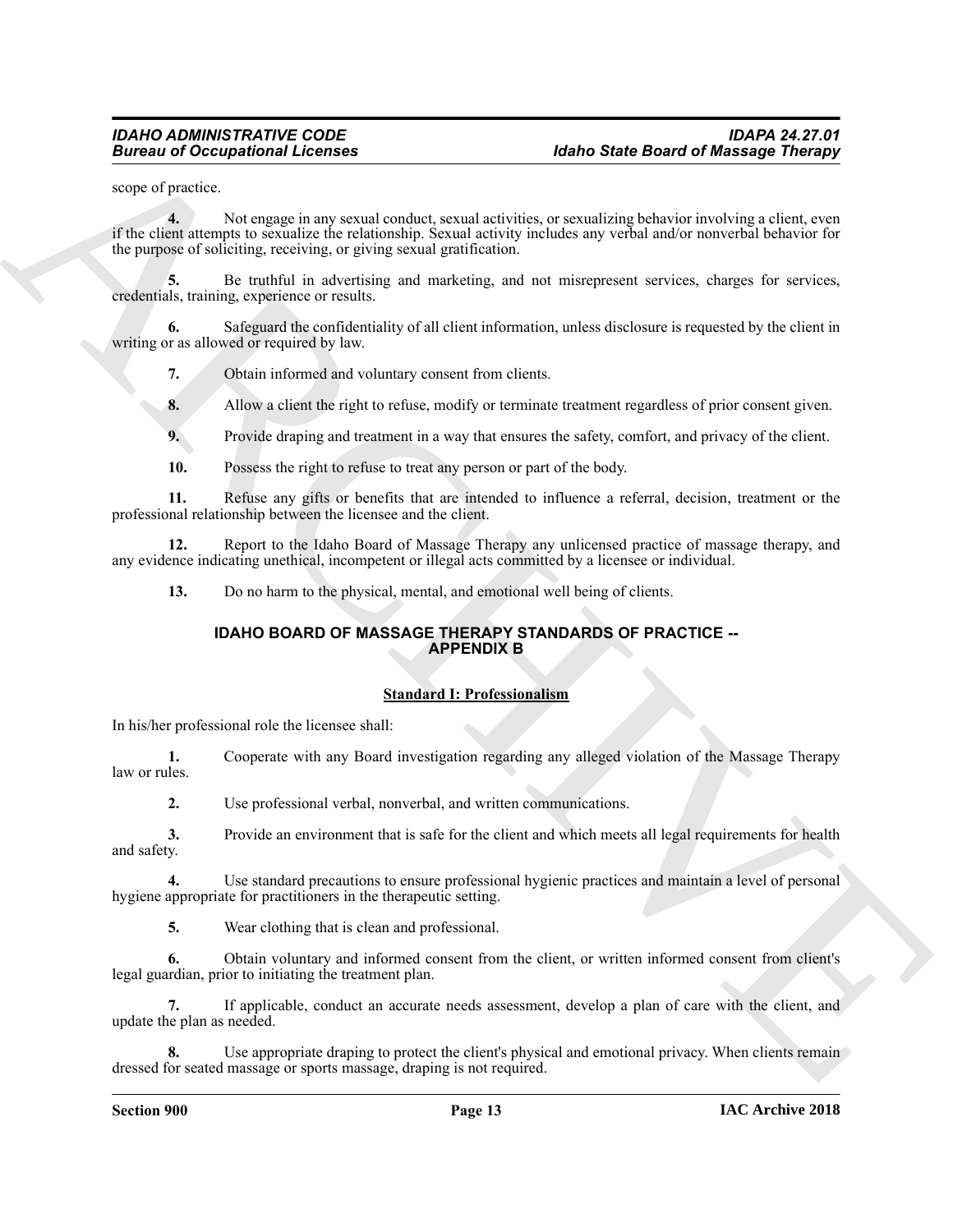**9.** Not practice under the influence of alcohol, drugs, or any illegal substances, with the exception of legal or prescribed dosage of medication which does not impair the licensee.

#### **Standard II: Legal and Ethical Requirements**

In his/her professional role the licensee shall:

Given to Occupations I Leonies (and the state of the state of the state of Maximige Theory<br>
Legislate processes the product on collision of the state of the state of the state of the state of the state of the state of the **1.** Maintain accurate and complete client billing and records. Client Records includes notes written by a licensee and kept in a separate client file that indicates the date of the session, areas of complaint as stated by client, and observations made and actions taken by the licensee.

**2.** Report within thirty (30) days to the Idaho Board of Massage Therapy any felony or misdemeanor criminal convictions of the licensee.

#### **Standard III: Confidentiality**

In his/her professional role the licensee shall:

**1.** Protect the confidentiality of the client's identity in conversations, all advertisements, and any and all other matters unless disclosure of identifiable information is requested or permitted by the client in writing or is required or allowed by law.

**2.** Protect the interests of clients who are minors or clients who are unable to give voluntary and informed consent by securing written informed consent from an appropriate third party or guardian.

**3.** Solicit only information that is relevant or reasonable to the professional relationship.

- **4.** Maintain the client files for a minimum period of seven (7) years.
- **5.** Store and dispose of client files in a secure manner.

#### **Standard IV: Business Practices**

In his/her professional role the licensee shall:

**1.** Not use sensational, sexual, or provocative language and/or pictures to advertise or promote their business.

**2.** Display/discuss a schedule of fees in advance of the session that is clearly understood by the client or potential client.

**3.** Make financial arrangements in advance that are clearly understood by, and safeguard the best interests of, the client or consumer.

#### **Standard V: Roles and Boundaries**

In his/her professional role the licensee shall:

**1.** Not participate in client relationships that could impair professional judgment or result in exploitation of the client.

### **Standard VI: Prevention of Sexual Misconduct**

In his/her professional role the licensee shall: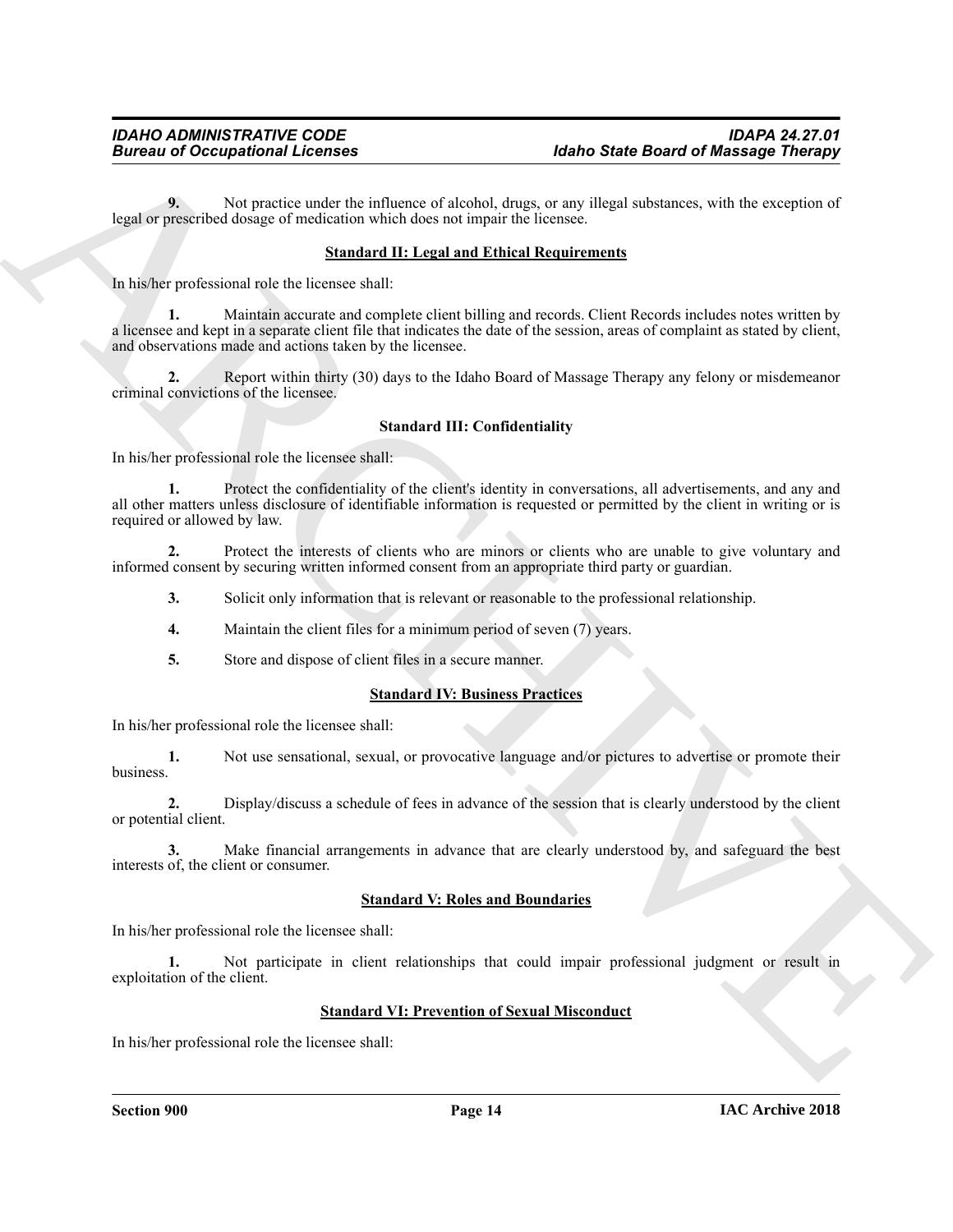**1.** Not engage in any behavior that sexualizes, or appears to sexualize, the client/licensee relationship.

Buriard of Conceptibility Lebends<br>
1. We can be studied to the formula conduction of the conduction of the studied of the studies of the studies of the studies of the studies of the studies of the studies of the studies of **2.** Not participate in a sexual relationship or sexual conduct with the client, whether consensual or otherwise, from the beginning of the client/licensee relationship and for a minimum of twelve (12) months after the termination of the client/licensee relationship.

**3.** In the event that the client initiates sexual behavior, clarify the purpose of the therapeutic session and, if such conduct does not cease, terminate or refuse the session.